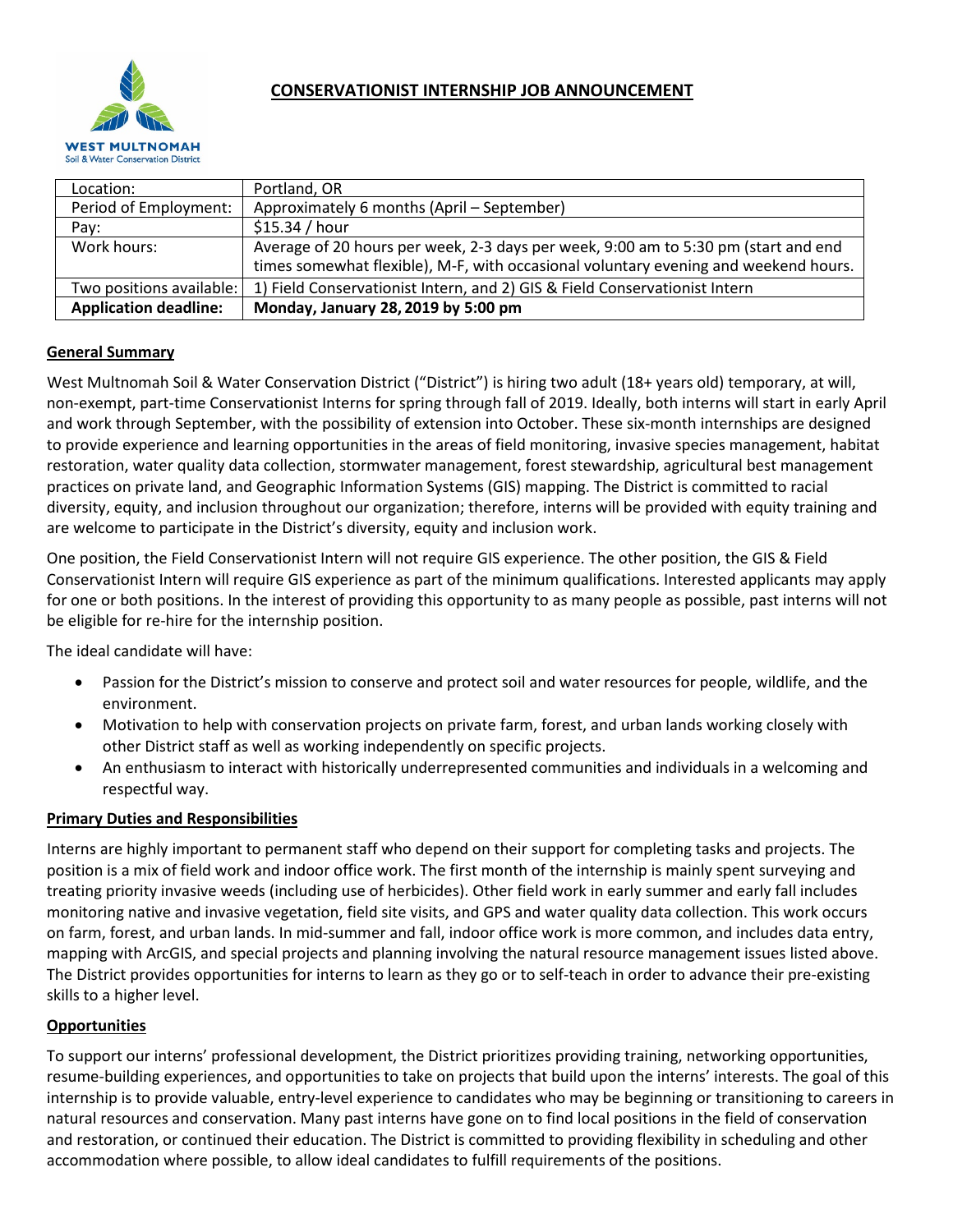#### **CONSERVATIONIST INTERNSHIP JOB ANNOUNCEMENT**

## **Job Duration and Schedule**

The internships will begin approximately April 1, 2019 and end no earlier than September 27, 2019 with overall hours worked not to exceed 600 hours per intern. Some flexibility will be allowed for starting and ending dates to accommodate the candidate's schedule. Most work weeks will be comprised of 2-3 full days (8 hours each) for an average of 20 hours per week. Occasional evening and weekend work may be an option for special events.

# **Minimum Qualifications for BOTH positions: (Required to be eligible for either Intern position)**

- 1. Experience with plant identification Qualified candidates will have achieved **one or more** of the following benchmarks:
	- Able to recognize and name many of the common trees, shrubs, and invasive species in the Portland region.
	- Training in the use of plant identification resources such as field guides, dichotomous keys, and credible websites (e.g. oregonflora.org).
	- Knowledge of external plant anatomy and the associated terminology.
- 2. Competent in the use of Microsoft Word and Excel software (or similar) Qualified candidates must have **both** of the following skillsets:
	- Entering data and creating graphs using MS Excel or similar software.
	- Composing documents incorporating text, pictures, and tables using MS Word or similar software.
- 3. Willingness to work with and apply herbicides under the supervision of a licensed herbicide applicator. If hired, this requires applying for an Oregon Department of Agriculture "Public Directly Supervised Trainee" pesticide applicator license. No exam is required to obtain this license, which is paid for by the District.

# **Additional Minimum Qualification for the GIS & Field Conservationist Intern position ONLY**

- 4. Competent at using ArcGIS mapping software Qualified candidates must have **both** of the following skill sets:
	- Importing, creating, and editing both spatial and attribute data in ArcGIS.
	- Creating readable maps incorporating basic cartography elements such as clear symbology, labels, keys and scale references.

## **Preferred Qualifications** (Preference will be given for those who demonstrate the following)

- Recent graduates (within the last 24 months) or active students working toward a vocational, Associate's degree or greater with course work in natural sciences, environmental education, natural resource management, soils, water quality, agriculture sciences, or a related discipline.
- Individuals who have participated in an environmental workforce development program such as AmeriCorps, VERDE, Wisdom Workforce, or Northwest Youth Corps.

## **Desired Experience, Abilities and Attributes**

- Experience collecting field data and maintaining field notes.
- Good oral and written communication skills.
- Maintains positive, cooperative relationships with others and conducts work in a professional manner.
- Ability to work closely with other staff in the field and in the office as well as work independently on projects.
- Experience interacting with historically underrepresented communities and/or individuals in a welcoming and respectful way.

## **Other Duties and Responsibilities**

- Meets regularly with Internship Program Supervisor.
- Assists with landowner outreach and assists in writing conservation plans.
- Assists with educational activities to inform the public on natural resource conservation issues. This may include public speaking at workshops, seminars, fairs, tabling events, andconventions.
- Communicates and works directly with property owners, operators, and contractors through face-to-face contact, telephone, written, or email correspondence.